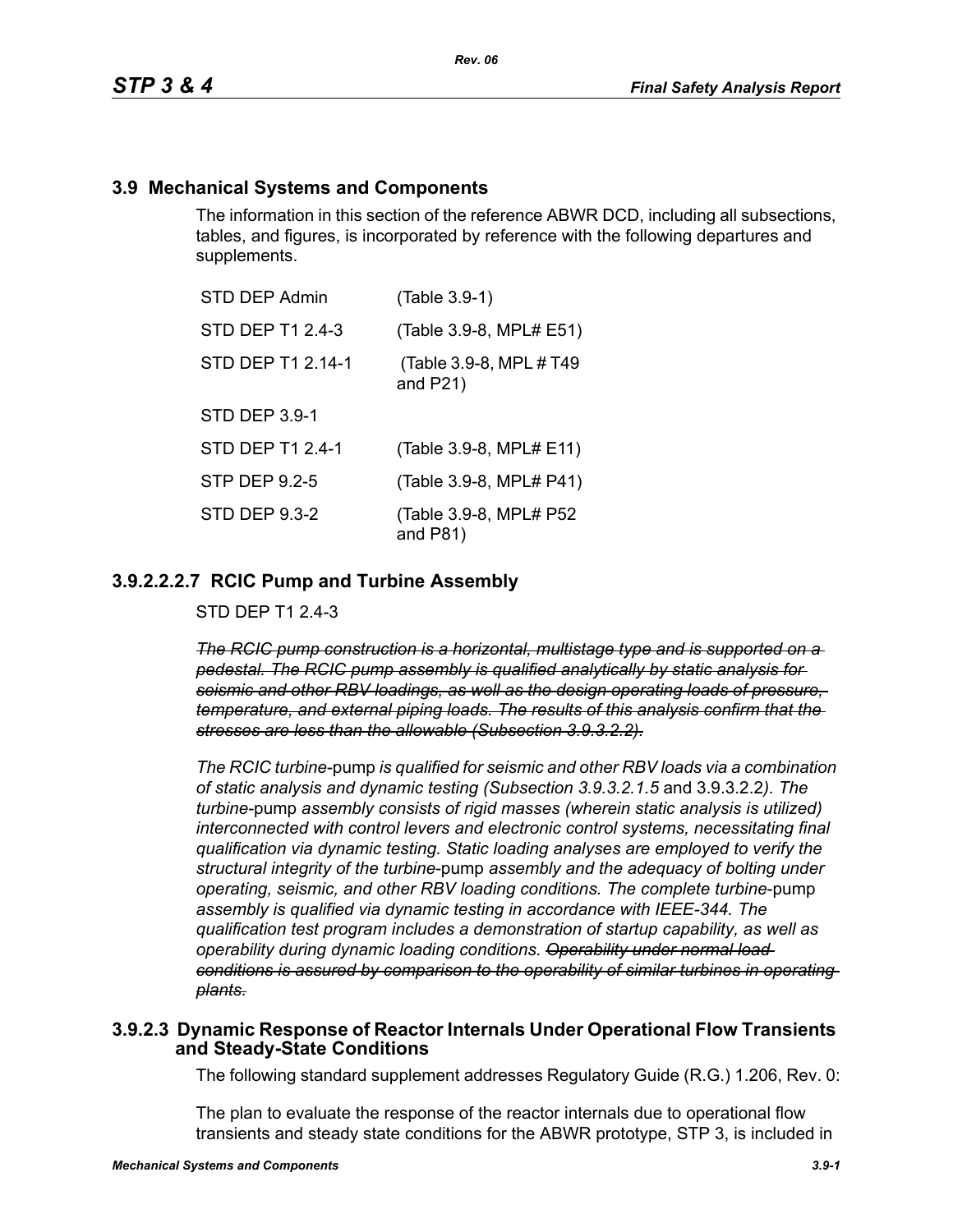the STP 3 ABWR Prototype Reactor Internals Flow-Induced Vibration Assessment Program (Reference 3.9-13). For STP 4, STP 3 will be the valid prototype reactor, and STP 4 will be classified as "Non-Prototype, Category I." The plan for evaluation of STP 4 is included in the STP 4 Reactor Internals Flow-Induced Vibration Assessment Program (Reference 3.9-14).

## **3.9.2.4 Preoperational Flow-Induced Vibration Testing of Reactor Internals**

The following standard supplement addresses Regulatory Guide (R.G.) 1.206, Rev. 0:

As discussed in Subsection 3.9.2.3, STP 3 reactor internals are classified as Prototype, and the STP 4 reactor internals are classified as non-prototype, Category I. In accordance with the requirement of Regulatory Guide 1.206 Section C.I.3.9.2.4 for prototype, Section 3.9.2.3 identifies the assessment program for STP 3 that addresses the flow modes, vibration monitoring and sensor types and locations, procedures and methods to be used to process and interpret the measured data, planned visual inspections, and planned comparisons of test results with analytical predictions. Inaddition, scale model tests will also be used for the development of the analyses of the steam dryers for acoustic loads.

For STP 4 reactor internals components, an inspection program will be implemented in lieu of a vibration measurement program as discussed in paragraph C.3.1.3 of Regulatory Guide 1.20. Subsection 3.9.2.3 identifies the assessment program for the STP 4 non-prototype.

Also, as discussed in Regulatory Guide 1.20, Rev. 3, the main steam lines in STP 3 and 4 will be instrumented with strain gages to provide measurements of pressure fluctuations due to flow-induced vibrations. The measurements will be used by the Acoustic Circuit Methodology to analytically predict the steam dryer flow inducedvibration loads. The predicted loads will then be used with a finite-element model of the dryer to confirm the acceptability of the flow-induced vibration loads.

AfterNo later than the first operating evelerefueling outage of STP 3 and STP 4, detailed inspections of the steam dryer will be performed to confirm the structural adequacy of the dryer for flow-induced vibration loads.

## **3.9.3.1.8 RCIC Turbine-Pump**

STD DFP T1 2 4-3

*Although not under the jurisdiction of the ASME Code, the RCIC turbine is designed and evaluated and fabricated following the basic guidelines of*The RCIC turbine-pump is constructed in accordance with the requirements of ASME Code Section III for Class 2 components.

#### **3.9.3.1.9 ECCS Pumps**

STD DFP T1 2 4-3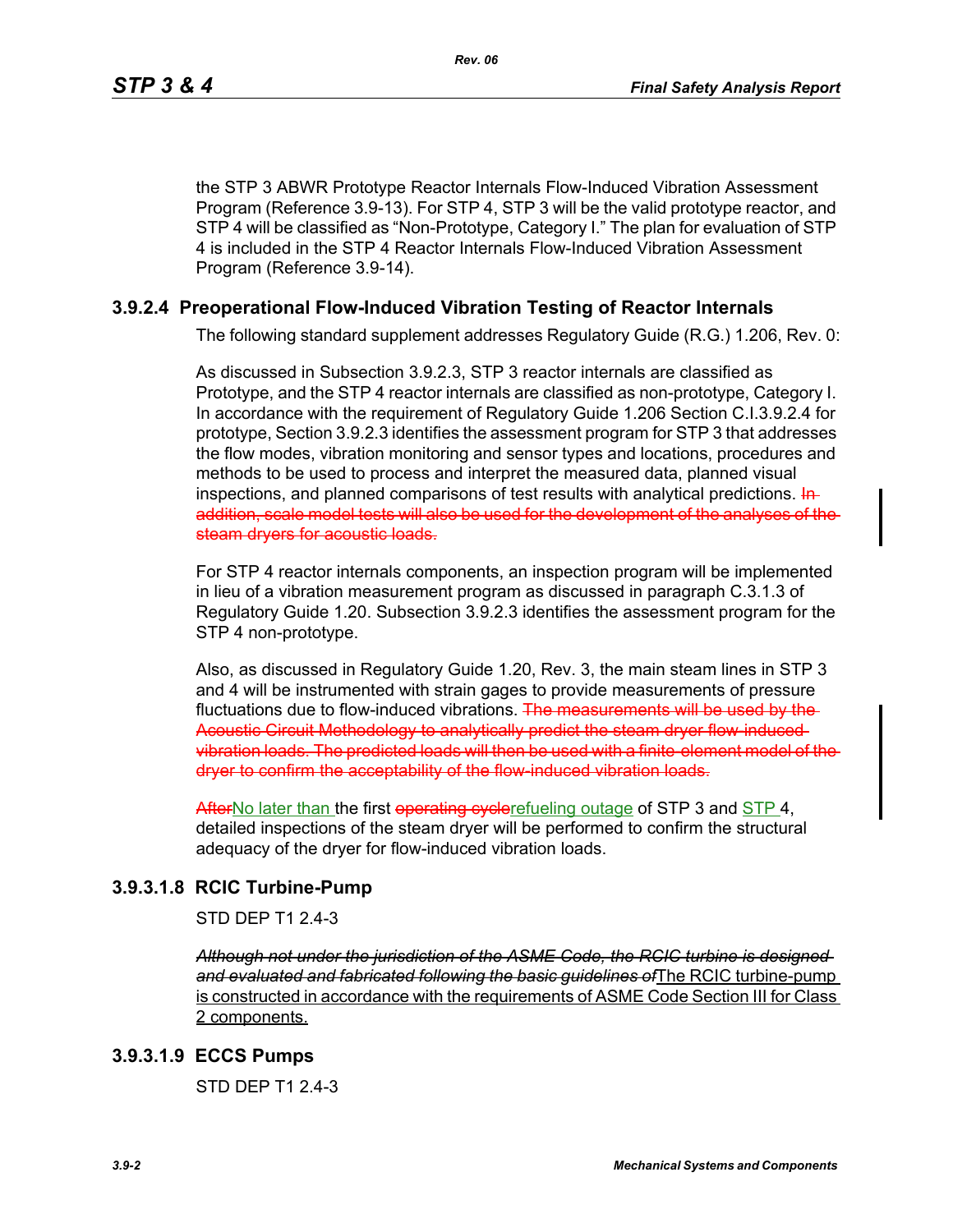*The RHR, RCIC, and HPCF pumps are constructed in accordance with the requirements of an ASME Code Section III, Class 2 component.*

## **3.9.3.2.1.5 RCIC Turbine-Pump**

STD DEP T1 2.4-3

*The RCIC turbine*-pump *is qualified by a combination of static analysis and dynamic testing as described in Subsection 3.9.2.2.2.7. The turbine*-pump *assembly consists of rigid masses (wherein static analysis is utilized) interconnected with control levers and electronic control systems, necessitating final qualification by dynamic testing. Static loading analysis has been employed to verify the structural integrity of the turbine*pump *assembly, and the adequacy of bolting under operating and dynamic conditions. The complete turbine*-pump *assembly is qualified via dynamic testing, in accordance with IEEE-344. The qualification test program includes demonstration of startup capability, as well as operability during dynamic loading conditions. Operability under normal load conditions is assured by comparison to operability of similar turbines in operating plants.*

## **3.9.3.2.2 SLC Pump and Motor Assembly and RCIC Turbine-Pump Assembly**

#### **3.9.3.4.4 Floor-Mounted Major Equipment (Pumps, Heat Exchangers, and RCIC Turbine-Pump)**

STD DEP T1 2.4-3

*Since the major active valves are supported by piping and not tied to building structures, valve "supports" do not exist (Subsection 3.9.3.4.1).*

*The HPCF, RHR, RCIC, SLC, FPCCU, SPCU, and CUW pumps; RCW, RHR, CUW, and FPCCU heat exchangers; and RCIC turbine*-pump *are all analyzed to verify the adequacy of their support structure under various plant operating conditions. In all cases, the load stresses in the critical support areas are within ASME Code allowables.*

*Seismic Category I active pump supports are qualified for dynamic (seismic and other RBV) loads by testing when the pump supports together with the pump meet the following test conditions:*

*(1) Simulate actual mounting conditions.*

## **3.9.5.1.2.9 Incore Guide Tubes and Stabilizers**

STD DEP 3.9-1

*These are Safety Class 3 components. The guide tubes protect the incore instrumentation from flow of water in the bottom head plenum and provide a means of positioning fixed detectors in the core, as well as a path for insertion and withdrawl of the calibration monitors (ATIP, Automated Traversing Incore Probe Subsystem). The incore flux monitor guide tubes extend from the top of the incore flux monitor housing to the top of the core plate. (The power range detectors for the power range monitoring*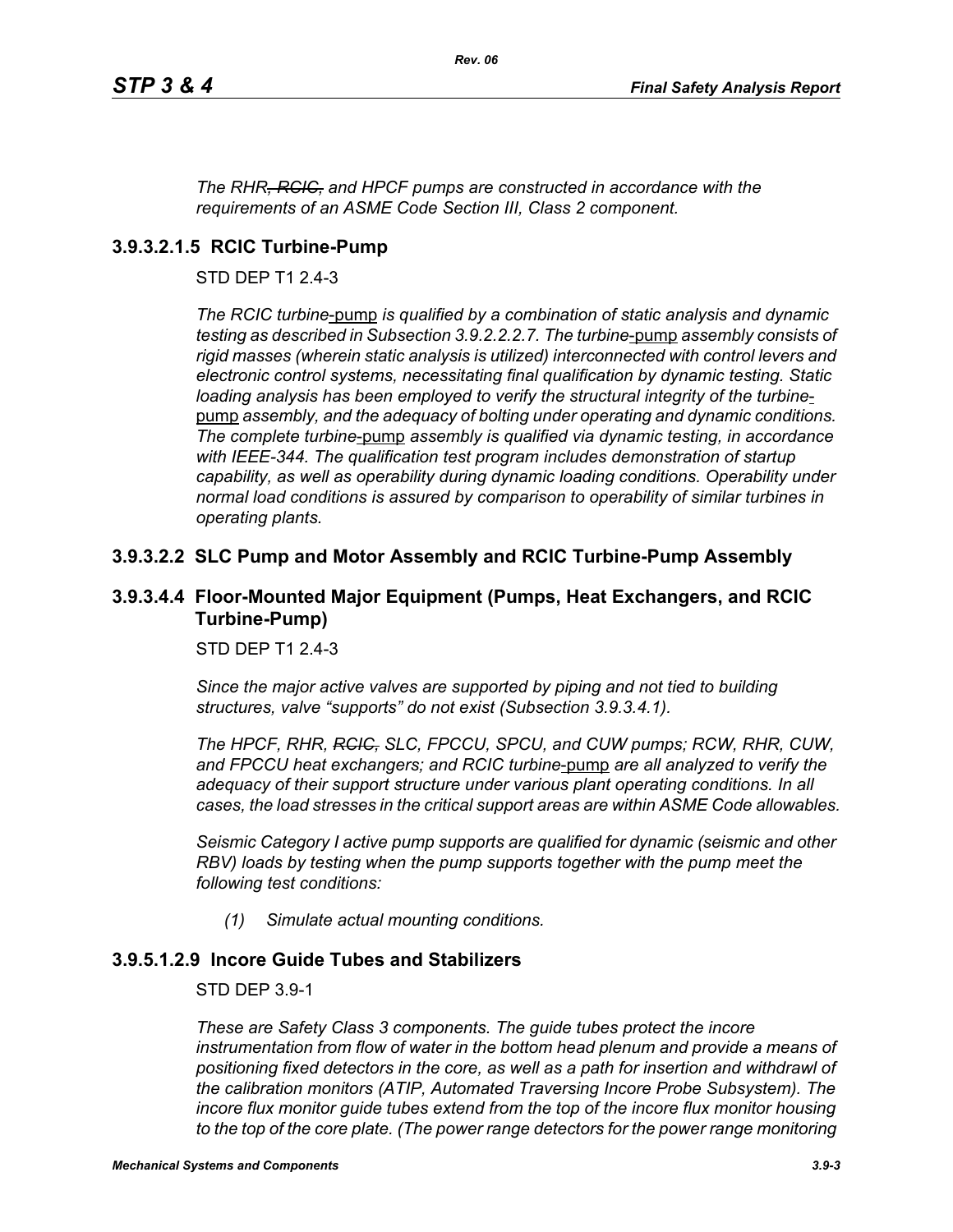*units and the dry tubes for the startup range neutron monitoring and average power range monitoring (SRNM) detectors are inserted through the guide tubes). The local power range monitor (PRNM) detector assemblies and the dry tubes for the startup range monitoring (SRNM) assemblies are inserted through the guide tube.*

*Two levels of stainless steelstabilizer latticework of clamps, tie bars, and spacers give lateral support and rigidity to the guide tubes. The stabilizers are connected to the shroud and shroud support. The bolts are tack-welded after assembly to prevent loosening during reactor operation.*

## **3.9.6 Testing of Pumps and Valves**

STD DEP Admin

The following change is made in the 3rd sentence of the 2nd paragraph of this subsection.

*For example, the periodic leak testing of the reactor coolant pressure isolation valves (See Appendix 3M for design changes made to prevent intersystem LOCAs) in Table 3.9-9 will be performed in accordance with Chapter 16 Surveillance Requirement SR 3.6.1.5.10* 3.4.4.1*.*

## **3.9.6.3 3.9.6.9.3 Relief Requested Pursuant to 10CFR 50.55a(f)(5)(iii) for Testing RHR Fill Pumps**

OM-2004 Table ISTB-3000-1 requires measurement of flow rate (Q) for all pumps during Group A, Group B and Comprehensive Tests. The three RHR System Fill Pumps (E11-C002) are classified as Group A pumps. STP proposes not to meet the OM-2004 ISTB-3000 requirement to measure flow rate during Group A and Comprehensive Tests for the RHR system fill pumps, as indicated in Note (i1) in Table 3.9-8.

As described in Section 6.3.2, the primary function of the RHR System Fill Pumps is to maintain a water solid condition in the RHR pump discharge piping, and the piping will be maintained full by a small fraction of the pump's flow capacity. The RHR System Fill Pumps are expected to run continuously providing a small makeup flow to compensate for any back leakage through the RHR system. These pumps will provide a low flow rate that is dependent on the piping system leakage characteristics at any given time. Without a constant, explicit, and definable piping system leak rate and path, the system resistance and make up requirements cannot be set. Therefore, the pump flow rate may vary considerably around a small value and these variations likely would exceed the ISTB-5221 Acceptance Criteria, but actually be due to variations in RHR system back leakage rather than the pump's hydraulic performance. Accordingly, it is impractical to perform the measurement of flow rates for the three RHR System Fill Pumps, as designed, to obtain meaningful results.

The RHR System Fill Pump will be designed so that they will normally operate in the flat region of the pump pressure-flow performance curve. The pumps will be designed and analyzed to continuously operate in this low-flow regime without any significant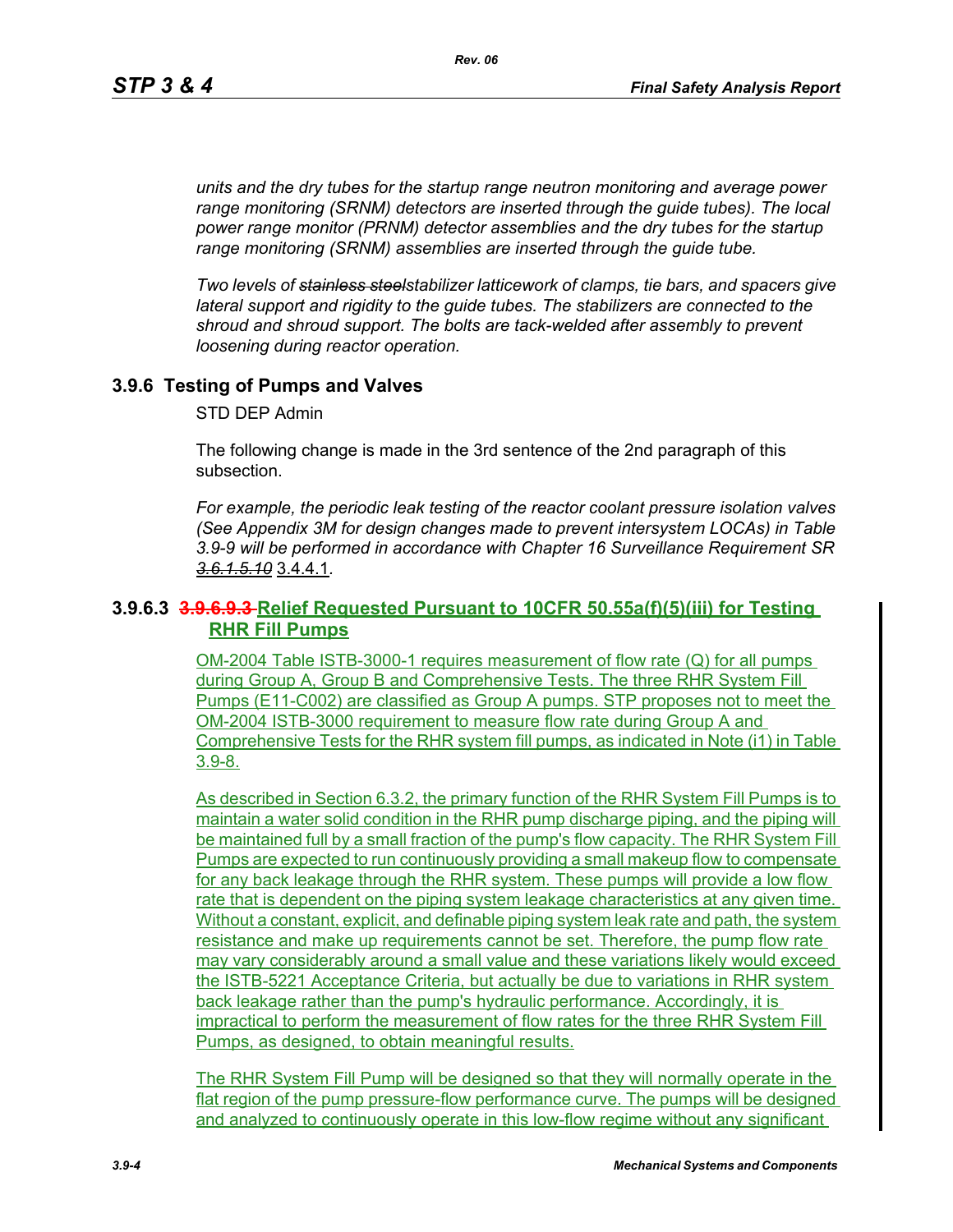pump degradation. Since the pump will normally be operating on the flat region of the pump performance curve, the pump differential pressure is the hydraulic parameter of interest in monitoring pump nonperformance. The ISTB-3000 requirement for measuring pump differential pressure as well as peak vibration velocity, as reflected in Table 3.9-8, will assure detection of any significant degradation in the pumps' hydraulic or mechanical performance. In addition, SR 3.5.1.1 in Chapter 16 requires the physical confirmation of a water solid RHR pipeline by opening a high point vent to confirm solid water flow on a 31-day frequency and RHR system pressure is continuously monitored and alarmed in the control room.

In lieu of measuring flow rate, the use of pumps that are designed and analyzed to ensure both that the expected flow rate stays well within the flat portion of the pressureflow curve and that no significant degradation occurs with the expected continuous low flow operation, combined with the proposed testing and system monitoring, will provide an acceptable level of quality and safety.

# **3.9.7 COL License Information**

## **3.9.7.1 Reactor Internals Vibration Analysis, Measurement and Inspection Program**

The following standard supplement addresses COL License Information Item 3.27.

The results of the vibration assessment program for the first ABWR plant have been assessed and it was determined that the level of detail of the available information is inadequate to meet the level of information described in the guidance provided in RG 1.20 Rev. 3. Therefore, as described in Subsection 3.9.2.3, STP 3 is the prototype plant, and therefore a prototype reactor internals stress and vibration analysis, measurement and inspection program is provided. This program addresses the following regulatory positions of RG 1.20 Rev. 3:

- C.2.1 Vibration and Stress Analysis Program
- C.2.2 Vibration and Stress Measurement Program
- C.2.3 Inspection Program
- C.2.4 Documentation of Results

As described in Subsection 3.9.2.3, the STP 3 ABWR FIV Assessment Program (Ref. 3.9-13) provides the summary of the results of the vibration and stress analysis, and descriptions of the vibration and stress measurement program and inspection program. The preliminary and final reports, which together summarize the results of the vibration analysis, measurement, and inspection programs, will be submitted to the NRC within 60 and 180 days, respectively, following the completion of vibration testing in accordance with the guidance in RG 1.20 Rev. 3.

As described in Subsection 3.9.2.3, STP 4 is considered a non-prototype category 1 plant. Based on the guidance of RG 1.20 Rev. 3 regulatory position C.3, the STP 4 FIV Assessment Program (Ref. 3.9-14) provides the summary of the results of the vibration and stress analysis, and description of the inspection program. The preliminary and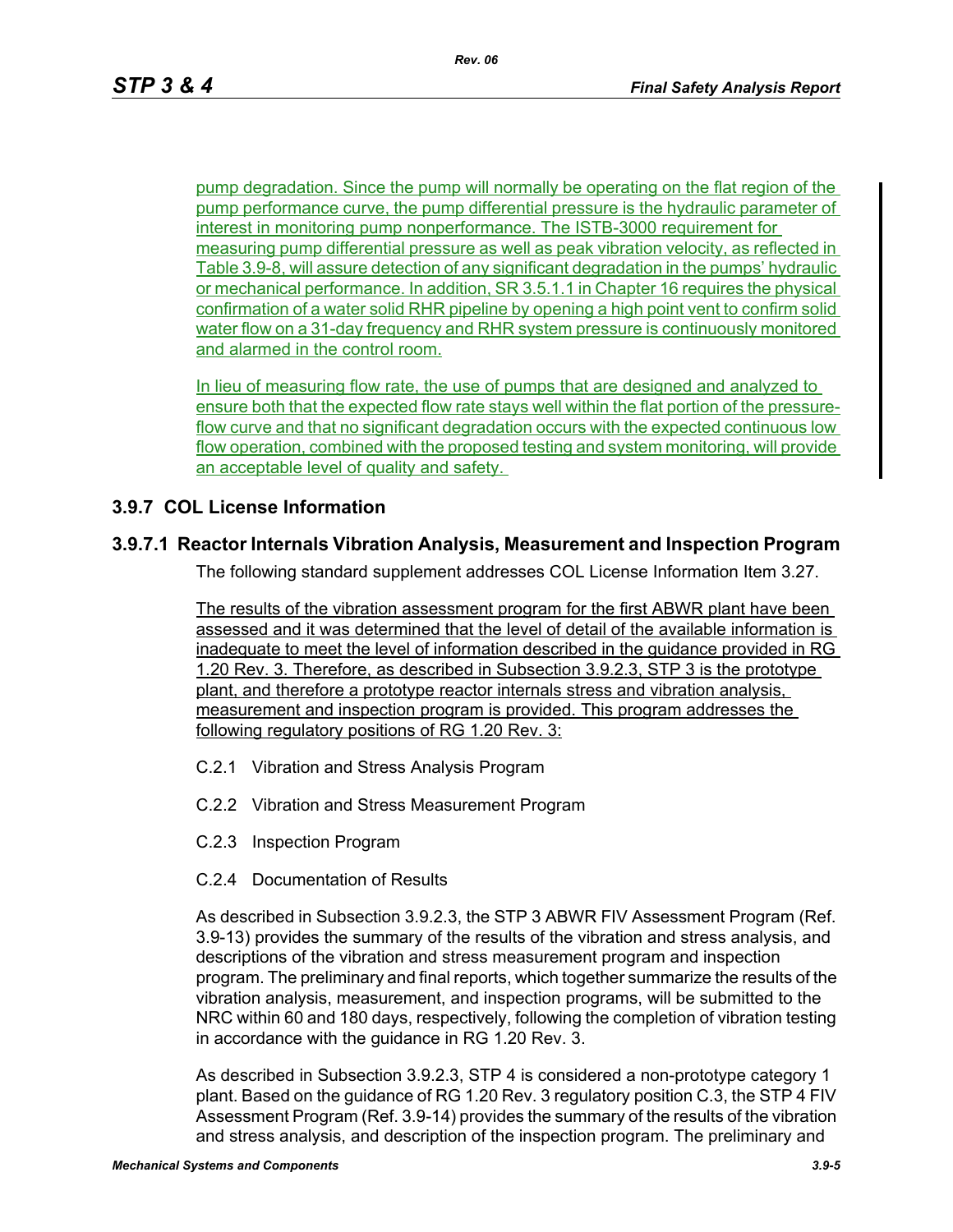final reports, which together summarize the results of the vibration analysis and inspection programs, will be submitted to the NRC within 60 and 180 days, respectively, following the completion of inspection program in accordance with the guidance in RG 1.20 Rev. 3.

# **3.9.7.2 ASME Class 2 or 3 or Quality Group D Components with 60-Year Design Life**

The following standard supplement addresses COL License Information Item 3.28.

The ASME Class 2 or 3 or Quality Group D components that are subjected to cyclic loadings, including operating vibration loads and thermal transients effects, of a magnitude and/or duration so severe the 60-year design life cannot be assured by required Code calculations and, if similar designs have not already been evaluated, will be identified and an appropriate analysis will be available to demonstrate the required design life or designs to mitigate the magnitude or duration of the cyclic loads will be available for review prior to fuel load. (COM 3.9-2)

# **3.9.7.3 Pump and Valve Testing Program**

The following standard supplement addresses COL License Information Item 3.29.

The plant specific environmental parameters for the equipment qualification program will be available for NRC review as part of the ITAAC for basic configuration of systems, as provided in the reference ABWR DCD Tier 1 Section 1.2.

The pump and valve inservice testing and inspection program will be provided to the NRC as specified in section 13.4S. This program will include the following:

- (1) Include baseline pre-service testing to support the periodic inservice testing of the components required by technical specifications. Provisions are included to disassemble and inspect the pump, check valves, POVs, and MOVs within the Code and safety-related classification as necessary, depending on test results.
- (2) Provide a study to determine the optimal frequency of the periodic verification of the continuing MOV capability for design basis conditions.

The design qualification test, inspection and analysis criteria in Subsections 3.9.6.1, 3.9.6.2.1, 3.9.6.2.2 and 3.9.6.2.3 of Tier 2 of the reference ABWR DCD will be included in the respective safety-related pump and valve design specifications prior to fuel load. (COM 3.9-3)

The design, qualification, and preoperational testing for MOVs as discussed will conform to the provisions in Subsection 3.9.6.2.2 of Tier 2 of the reference ABWR DCD. (COM 3.9-4)

SRV IST requirements are included in Table 3.9-8 (B21 Nuclear Boiler System Valves) and additional SRV testing including technical specification testing is described in Section 5.2.2.10.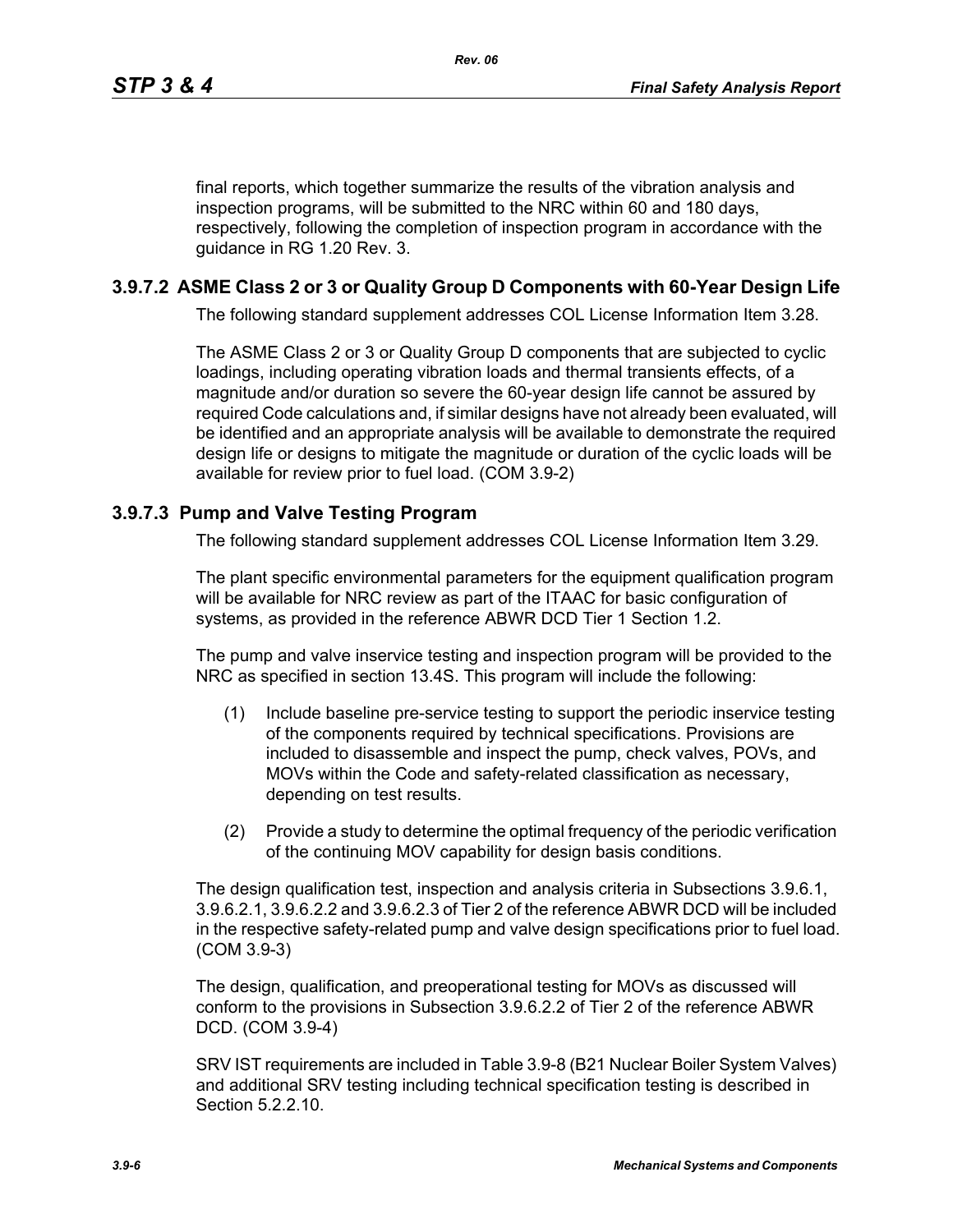As is described for ISI in COL License Information item 6.6.9.1, inservice tests to verify operational readiness of pumps and valves, whose function is required for safety, conducted during the initial 120-month interval must comply with the requirements in the latest edition and addenda of the Code incorporated by reference in 10 CFR 50.55a(b) of this section on the date 12 months before the date of issuance of the operating license (or the optional ASME Code cases listed in NRC Regulatory Guide 1.192 that is incorporated by reference in 10 CFR 50.55a(b) of this section), subject to the limitations and modifications listed in 10 CFR 50.55a(b) of this section.

As is described for ISI in COL License information item 6.6.9.1, inservice tests to verify operational readiness of pumps and valves, whose function is required for safety, conducted during successive 120-month intervals must comply with the requirements of the latest edition and addenda of the Code incorporated by reference in 10 CFR 50.55a(b) of this section 12 months before the start of the 120- month interval (or the optional ASME Code cases listed in NRC Regulatory Guide 1.147, through Revision 14, or 1.192 that are incorporated by reference in 10 CFR 50.55a(b) of this section), subject to the limitations and modifications listed in 10 CFR 50.55a(b) of this section.

#### **3.9.7.4 Audit of Design Specification and Design Reports**

The following site-specific supplement addresses COL License Information Item 3.30.

The design specification and design reports required by ASME Code for vessels, pumps, valves and piping systems for the purpose of audit will be made available for NRC review.

The piping system design is consistent with the construction practices, including inspection and examination methods, of the ASME Code 1989 edition with no addenda.

ASME Code editions and addenda other than those listed in Tables 1.8-21 and 3.2-3, will not be used to design ASME Code Class 1, 2 and 3 pressure retaining components and supports.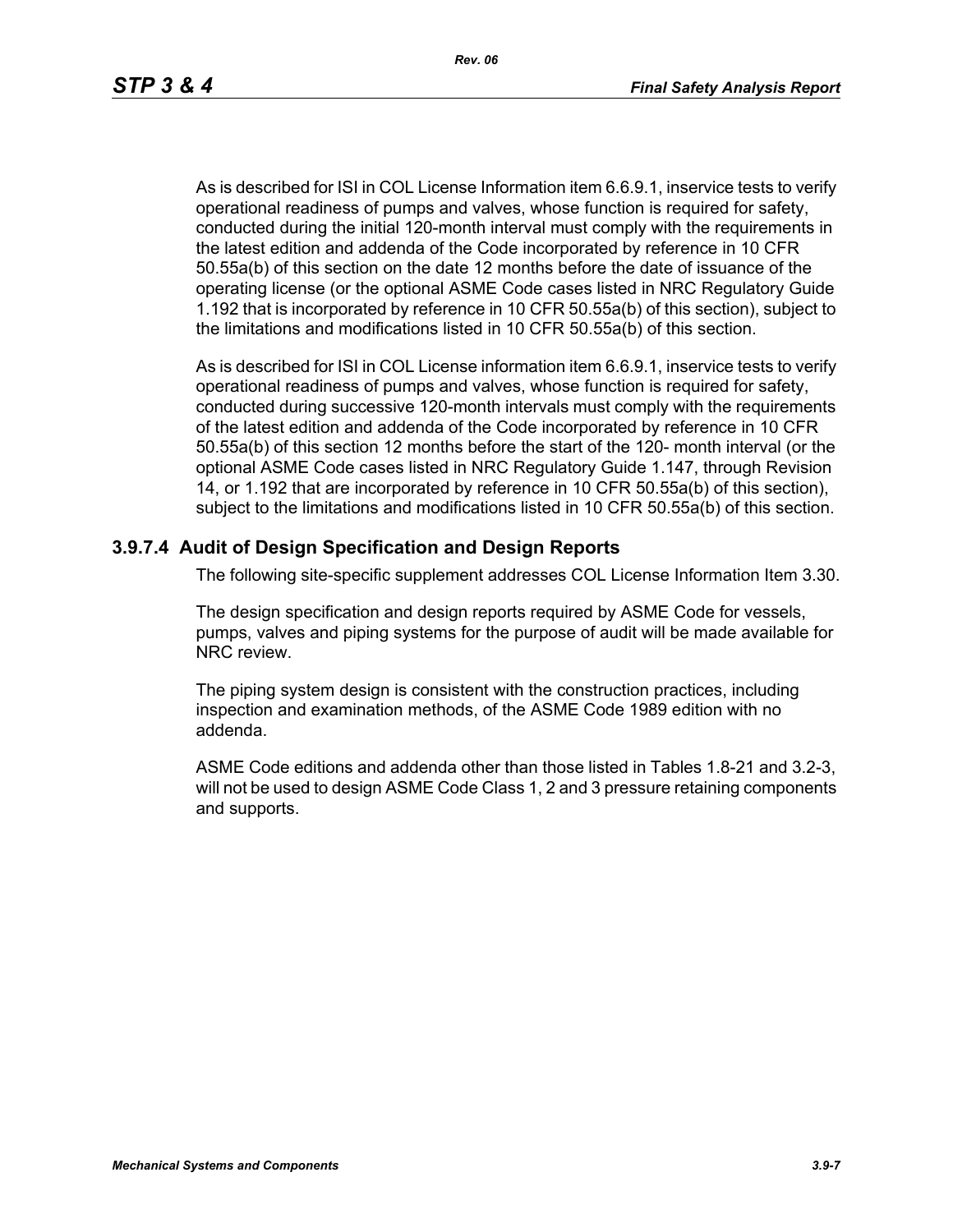#### **3.9.8 References**

- 3.9-13 "STP 3 ABWR Prototype Reactor Internals Flow-Induced Vibration Assessment Program," WCAP-17256.
- 3.9-14 "STP 4 Reactor Internals Flow-Induced Vibration Assessment Program," WCAP-17257.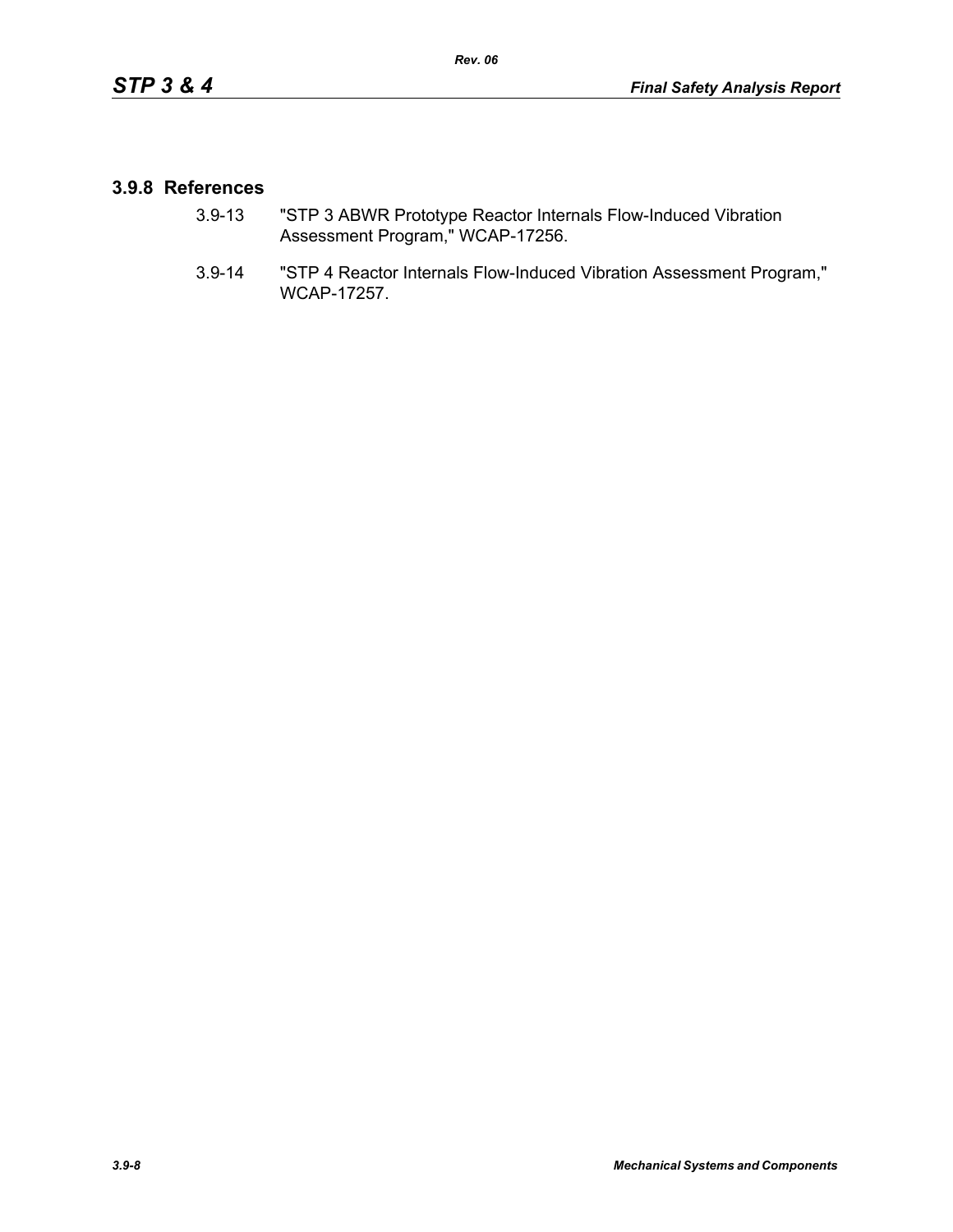| <b>B. Dynamic Loading Events<sup>5</sup></b>                              |                                                          |                                      |
|---------------------------------------------------------------------------|----------------------------------------------------------|--------------------------------------|
|                                                                           | <b>ASME Code</b><br><b>Service</b><br>Limit <sup>1</sup> | No. of<br>Cycles/Events <sup>2</sup> |
| 13. Safe Shutdown Earthquake (SSE) at Rated Power Operating<br>Conditions | Do                                                       | 1 Gycle Event <sup>4</sup>           |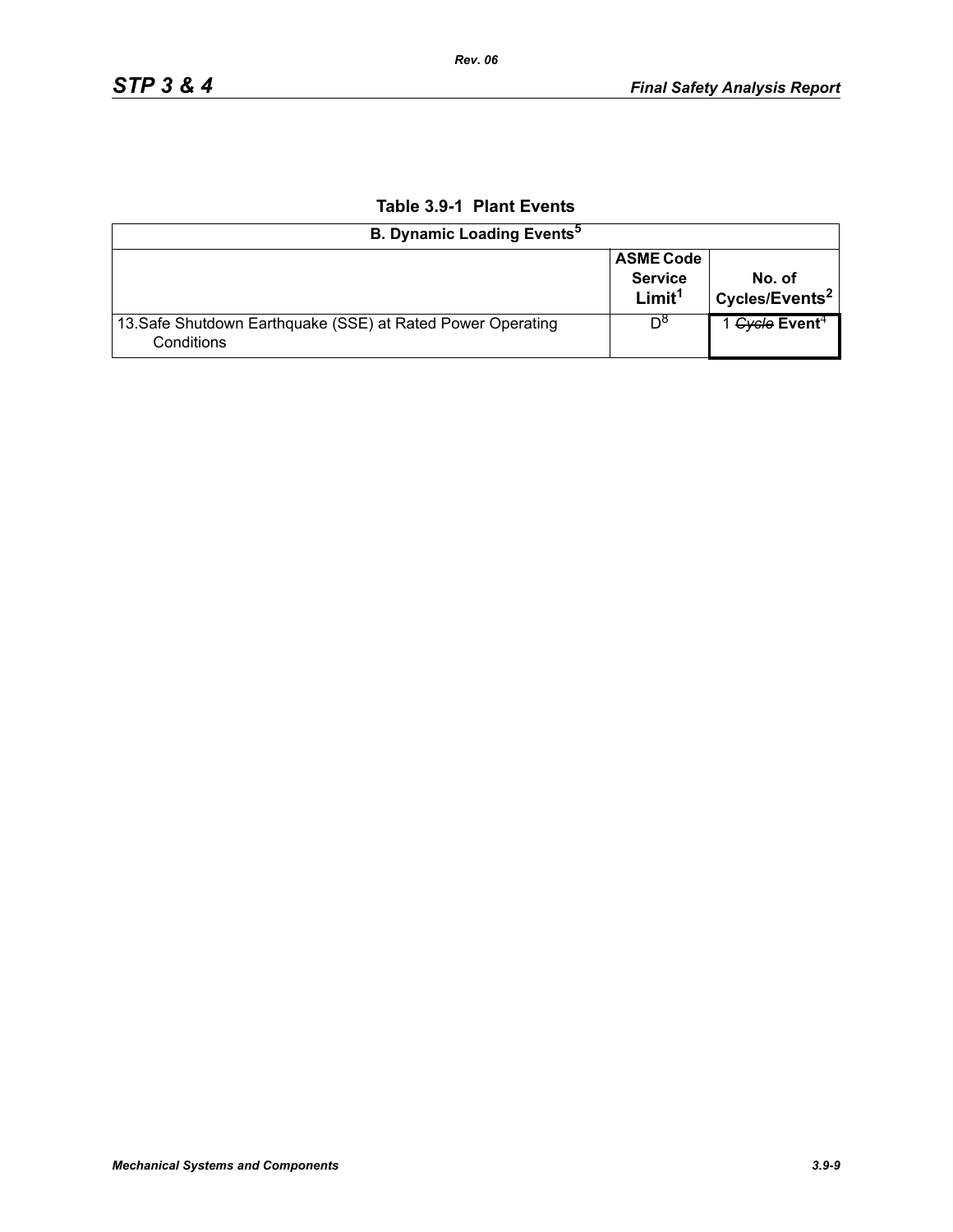## **Table 3.9-2 Load Combinations and Acceptance Criteria for Safety-Related, ASME Code Class 1, 2 and 3 Components, Component Supports, and Class CS Structures**

| <b>Plant Event</b>       | <b>Service Loading Combination</b> | <b>ASME Service Level</b> |
|--------------------------|------------------------------------|---------------------------|
|                          |                                    |                           |
| 1. Normal Operation (NO) |                                    | <u>д 13</u>               |
|                          |                                    |                           |

13 For ASME Code Class 1, 2 and 3 piping, piping stresses due to differential foundation (building) settlement shall be evaluated to meet the following stress limits:

a) ASME Code Class 1 piping:

 $S_{SETTLEMENT} = (C_2 \times D_0 \times M_d) / (2 \times 1) \le 6 \times S_{m+1}$ 

| where: | <b>SSETTLEMENT</b>                    | is the nominal value of stress due to differential settlement    |
|--------|---------------------------------------|------------------------------------------------------------------|
|        | $M_d$                                 | is the resultant moment due to predicted differential settlement |
|        | $C_2$ , $D_0$ and I                   | are defined in ASME Code Subsection NB-3600                      |
|        | $\mathsf{\underline{S}}_{\mathsf{m}}$ | is material allowable stress at cold (room) temperature          |

SSETTLEMENT Shall not be included in ASME Code Subsection NB-3600 Equations (10) and  $(11)$ .

b) ASME Code Class 2 and 3 piping:

 $S$ SETTLEMENT =  $(i \times M_d)/Z \leq 3 \times S_c$ 

| where: | <b>S</b> SETTLEMENT | is the nominal value of stress due to differential settlement    |
|--------|---------------------|------------------------------------------------------------------|
|        | $M_d$               | is the resultant moment due to predicted differential settlement |
|        | i and Z             | are defined in ASME Code Subsections NC/ND-3600                  |
|        | $S_{\rm c}$         | is material allowable stress at cold (room) temperature          |

S<sub>SETTLEMENT</sub> shall not be included in ASME Code Subsections NC/ND-3600 Equations (9), (10) and (11).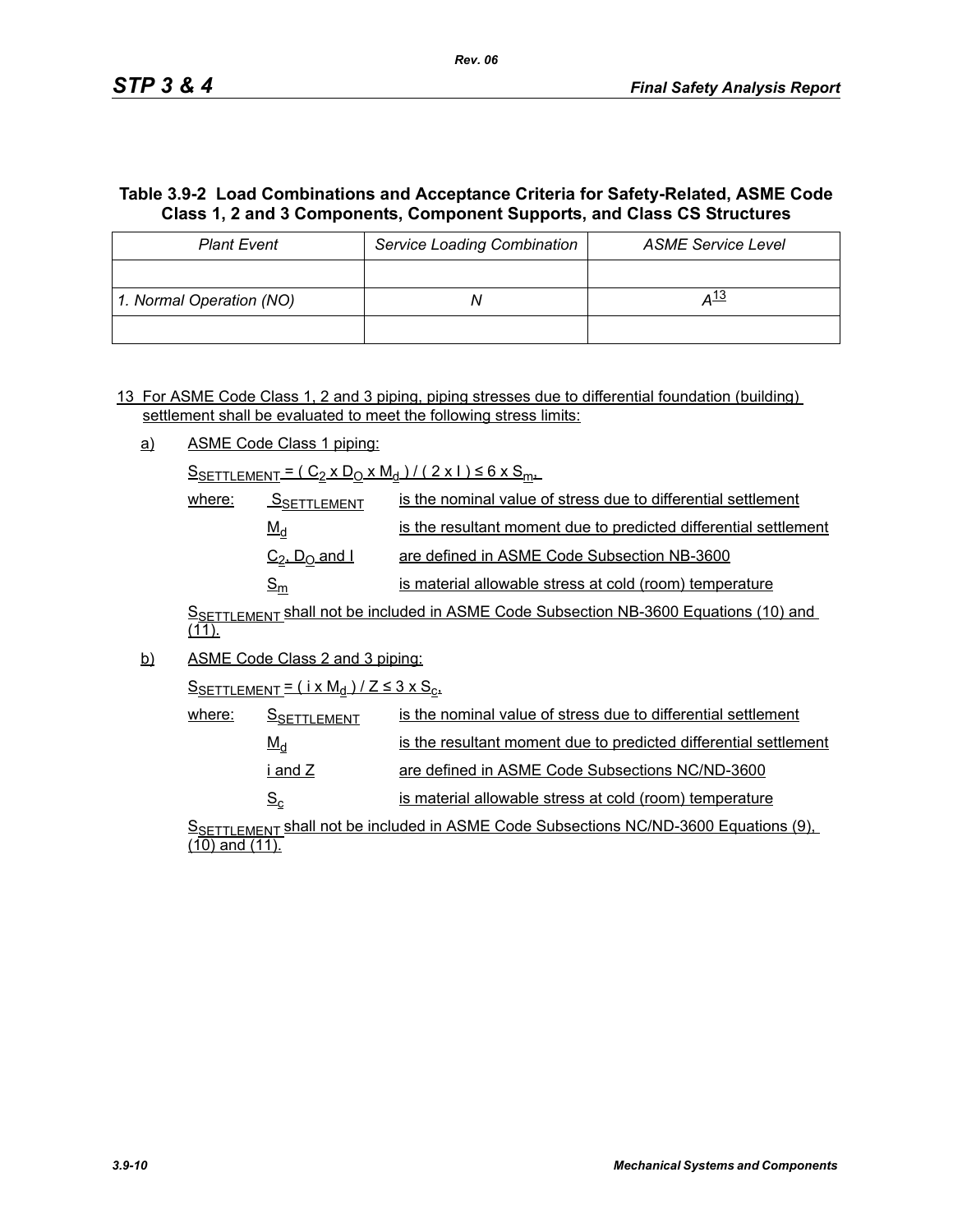| <b>MPL</b> | <b>System</b>               | <b>Pump Page No.</b> | Valve Page No. |  |
|------------|-----------------------------|----------------------|----------------|--|
| <b>P81</b> | <b>Breathing Air System</b> |                      | 3.9-132        |  |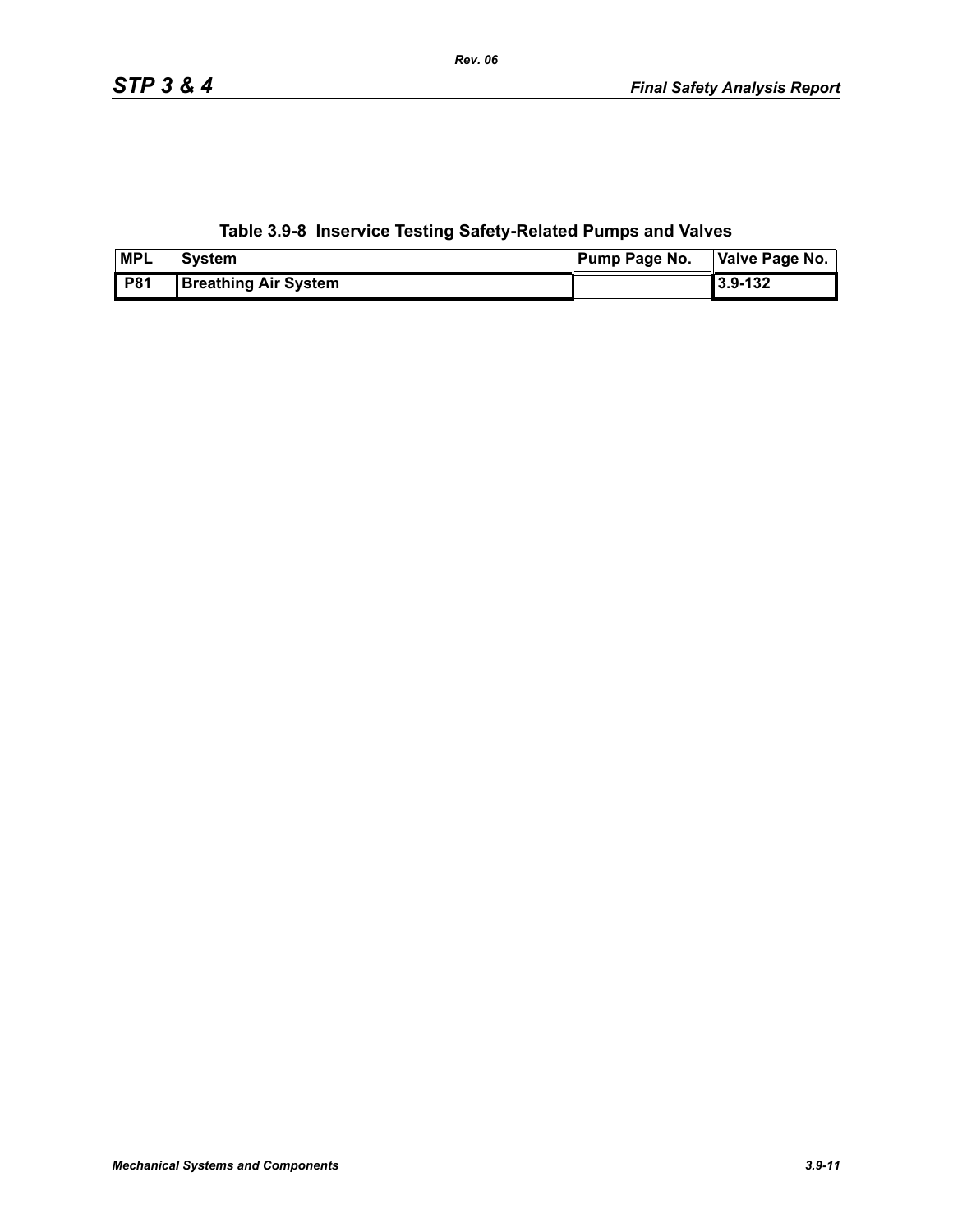|                  |                |                                                                                             | <b>Safety</b><br><b>Class</b> | Code             | Valve<br><b>Func</b> | <b>Test</b><br>Para   | <b>Test</b><br>Freq        | Tier <sub>2</sub>             |
|------------------|----------------|---------------------------------------------------------------------------------------------|-------------------------------|------------------|----------------------|-----------------------|----------------------------|-------------------------------|
| No.              | Qty            | Description (h) (i)                                                                         | (a)                           | Cat. (c)         | (d)                  | (e)                   | (f)                        | Fig. $(g)$                    |
|                  |                | E11 Residual Heat Removal System Valves                                                     |                               |                  |                      |                       |                            |                               |
| F014             | 23             | Fuel Pool Cooling supply line<br>inboard MOV                                                | $\overline{c}$                | В                | A                    | $\boldsymbol{P}$<br>S | $2yr$ ,<br>3 <sub>mo</sub> | $5.4 - 10$<br>sh.3, 5, 7      |
| F015             | 23             | Fuel Pool Cooling supply line<br>outboard MOV                                               | $\overline{2}$                | B                | A                    | P<br>S                | 2 yr, 3<br>mo              | $5.4 - 10$<br>sh. 3,5,7       |
| F016             | 23             | Gate valve-line from Fuel Pool<br>Cooling (FPC)                                             | $\overline{2}$                | B                | A                    | S                     | 3 mo                       | $5.4 - 10$<br>sh. 2           |
|                  |                | <b>E51 Reactor Core Isolation Cooling System Valves</b>                                     |                               |                  |                      |                       |                            |                               |
| F <sub>012</sub> | $\overline{1}$ | <b>RCIC turbine accessories</b><br>cooling water line MOV                                   | $\overline{2}$                | В                | А                    | P<br>$\mathbf{s}$     | 2yr<br>3 <sub>mo</sub>     | $5.4 - 8$<br>sh.3             |
| F <sub>013</sub> | $\overline{1}$ | <b>RGIG</b> turbine accessories<br>cooling water line PCV                                   | $\overline{2}$                | в                | A                    |                       | E <sub>1</sub>             | $5.4 - 8$<br>sh.3             |
| F <sub>015</sub> | $\overline{1}$ | Barometric condenser<br>condensate pump discharge<br>line valve                             | $\overline{2}$                | $\boldsymbol{B}$ | ₽                    |                       | E <sub>1</sub>             | $5.4 - 8$<br>sh.3             |
| F <sub>016</sub> | $\overline{1}$ | Barometric condenser<br>condensate pump discharge<br>line check valve                       | $\overline{2}$                | G                | $\mathsf{P}$         | P<br>$\mathbf{s}$     | 2yr<br>3 <sub>mo</sub>     | $5.4 - 8$<br>sh.3             |
| F030             | $\overline{1}$ | <b>Turbine accessories cooling</b><br>water line relief valve                               | $\overline{2}$                | G                | A                    | R                     | $5 - yr$                   | $5.4 - 8$<br>sh.3             |
| F <sub>031</sub> | $\overline{1}$ | Barometric condenser<br>condensate discharge line<br>AOV to HCW                             | $\overline{2}$                | $\boldsymbol{B}$ | ₽                    |                       | E <sub>1</sub>             | $5.4 - 8$<br>sh.3             |
| F <sub>032</sub> | $\overline{1}$ | <b>Barometric condenser</b><br>condensate discharge line<br>AOV to HCW                      | $\overline{2}$                | в                | ₽                    |                       | E <sub>1</sub>             | $5.4 - 8$<br>sh.3             |
| F034             | $\overline{1}$ | <b>Barometric condenser</b><br><del>condensate pump discharge</del><br>line test line valve | $\overline{2}$                | в                | $\mathsf{P}$         |                       | E <sub>1</sub>             | $5.4 - 8$<br><del>sh. 3</del> |
| F044             | $\overline{1}$ | Steam admission valve<br>bypass line maintenance<br>valve                                   | $\overline{2}$                | B                | $\mathsf{P}$         |                       | E <sub>1</sub>             | $5.4 - 8$<br>sh.2             |
| F <sub>045</sub> | $\overline{1}$ | Steam admission valve<br>bypass line MOV                                                    | $\overline{2}$                | в                | A                    | P<br>$\mathsf{s}$     | 2yr<br>3 <sub>mo</sub>     | $5.4 - 8$<br>sh. 2            |
| F046             | $\overline{1}$ | <b>Barometric condenser</b><br>vacuum pump discharge<br>line check valve (h3)               | $\overline{2}$                | A, G             | H, A                 | L, S                  | RO                         | $5.4 - 8$<br>sh. 1            |

*Rev. 06*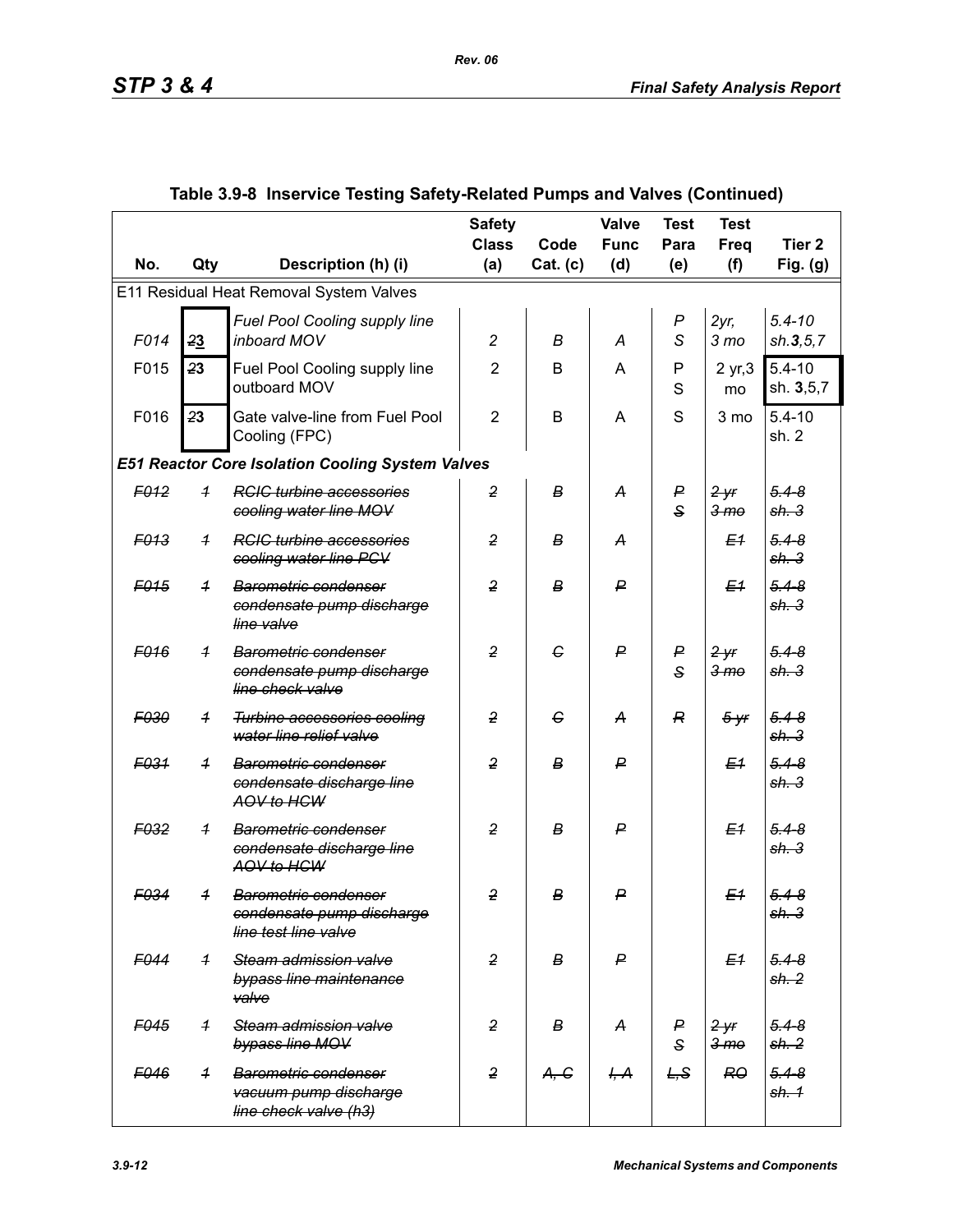|                  |                | $\sim$ moderno resulty outcry-related Famps and valves (continued)           |                |            |                 |                      |                                     |                               |
|------------------|----------------|------------------------------------------------------------------------------|----------------|------------|-----------------|----------------------|-------------------------------------|-------------------------------|
| F047             | $\overline{1}$ | Barometric condenser<br>vacuum pump discharge<br>line MOV                    | $\overline{2}$ | А          | H, A            | L, P<br>$\mathbf{s}$ | RO<br>3 <sub>me</sub>               | $5.4 - 8$<br>sh. 1            |
| F <sub>051</sub> | $\overline{1}$ | Turbine exhaust line drain<br>line valve                                     | $\overline{2}$ | В          | P               |                      | E <sub>1</sub>                      | $5.4 - 8$<br>sh. 3            |
| F <sub>052</sub> | $\overline{1}$ | Turbine exhaust line drain<br>line valve                                     | $\overline{2}$ | В          | P               |                      | E <sub>1</sub>                      | $5.4 - 8$<br>sh. 3            |
| F <sub>059</sub> | $\overline{1}$ | <b>Barometric condenser</b><br>vacuum pump discharge<br>line test line valve | $\overline{2}$ | В          | P               |                      | E <sub>1</sub>                      | $5.4 - 8$<br><del>sh. 1</del> |
| F712             | $\overline{1}$ | <b>Turbine accessories cooling</b><br>water line instrument root<br>valve    | $\overline{2}$ | В          | $\mathsf{P}$    |                      | E <sub>1</sub>                      | $5.4 - 8$<br>sh.3             |
| <b>F713</b>      | $\overline{1}$ | Turbine accessories cooling<br>water line instrument root<br>valve           | $\overline{2}$ | В          | P               |                      | E <sub>1</sub>                      | $5.4 - 8$<br>sh.3             |
| F714             | $\overline{1}$ | <b>Turbine accessories cooling</b><br>water line instrument root<br>valve    | $\overline{2}$ | В          | $\mathsf{P}$    |                      | E <sub>1</sub>                      | $5.4 - 8$<br>sh.3             |
|                  |                | P21 Reactor Building Cooling Water System Valves                             |                |            |                 |                      |                                     |                               |
| F037             | $\overline{2}$ | <b>Cooling water supply line to-</b><br><b>FCS room air conditioner</b>      | 3              | В          | $\mathsf{P}$    |                      | E <sub>1</sub>                      | $9.2 - 1$<br>sh. 2,5          |
| F038             | 2              | Cooling water return line from<br><b>FCS room air conditioner</b>            | $\mathbf{3}$   | В          | P               |                      | E <sub>1</sub>                      | $9.2 - 1$<br>sh. 2,5          |
|                  |                | <b>T49 Flammability Control System Valves</b>                                |                |            |                 |                      |                                     |                               |
| F001             | $\overline{2}$ | Inlet line from drywell inboard<br>isolation valve                           | $\overline{2}$ | A          | <del>І,А</del>  | L, P<br>$\mathbf{s}$ | 2yr<br>3 <sub>mo</sub>              | $6.2 - 40$                    |
| F <sub>002</sub> | $\overline{2}$ | Inlet line from drywell outboard<br><i>isolation</i> valve                   | $\overline{2}$ | A          | <del>І,А</del>  | L, P<br>$\mathbf{s}$ | $2$ yr<br>$3 \,$ m $\theta$         | $6.2 - 40$                    |
| F003             | $\overline{2}$ | Flow control valve for the FCS<br>inlet line from drywell                    | 3              | в          | A               | P<br>S               | $2 - yr$<br>3 <sub>mo</sub>         | $6.2 - 40$                    |
| F004             | $\overline{2}$ | <b>Blower bypass line flow control</b><br>valve                              | $\mathbf{3}$   | В          | A               | P<br>S               | $2 - yr$<br><del>3 mo</del>         | $6.2 - 40$                    |
| F005             | $\overline{2}$ | <b>Blower discharge line to wetwell</b><br>check valve (h9)                  | $\mathbf{3}$   | $\epsilon$ | A               | S                    | <b>RO</b>                           | $6.2 - 40$                    |
| F006             | $\overline{2}$ | <b>Discharge line to wetwell</b><br>outboard isolation valve                 | 2              | A          | I <del>,А</del> | L, P<br>S            | 2yr<br>3 <sub>mo</sub>              | $6.2 - 40$                    |
| F007             | $\overline{2}$ | <b>Discharge line to wetwell</b><br>inboard isolation valve                  | $\overline{2}$ | A          | <del>I,A</del>  | L, P<br>S            | 2 <sup>y</sup><br>$3 \,$ m $\sigma$ | $6.2 - 40$                    |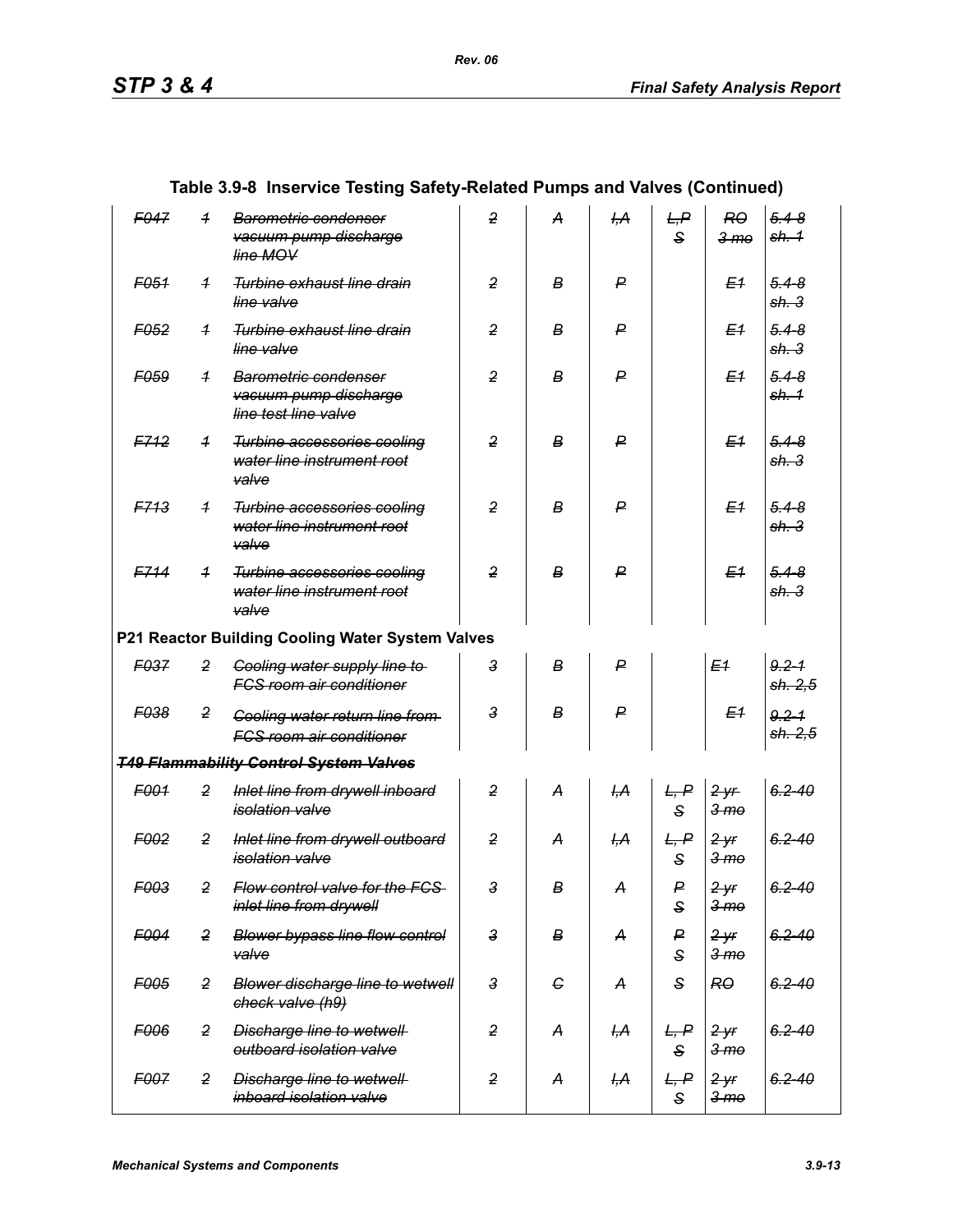| F109             | $\mathbf{3}$   | RSW cold bypass to cooling<br>tower basin MOV                                       | $\mathbf{3}$   | В    | A                | P<br>$\mathbf{s}$ | 2 yr<br>3 <sub>mo</sub>     | 9.2-7 sh.<br>1, 2, 3 |
|------------------|----------------|-------------------------------------------------------------------------------------|----------------|------|------------------|-------------------|-----------------------------|----------------------|
| F110             | $6\phantom{a}$ | RSW return to cooling tower                                                         | 3              | В    | A                | P<br>S            | 2 yr<br>3mo                 | 9.2-7 sh.<br>1, 2, 3 |
|                  |                | P41 Reactor Service Water System Valves                                             |                |      |                  |                   |                             |                      |
| F705             | $\overline{2}$ | FE T49-FE004 downstream<br>instrument line root valve                               | $\overline{3}$ | В    | P                |                   | E <sub>1</sub>              | $6.2 - 40$           |
| F704             | $\overline{2}$ | FE T49-FE004 upstream<br>instrument line root valve                                 | 3              | В    | P                |                   | E <sub>1</sub>              | $6.2 - 40$           |
| F703             | $\overline{2}$ | <b>Blower suction line pressure</b><br>instrument line root valve                   | 3              | в    | ۲                |                   | E <sub>1</sub>              | $6.2 - 40$           |
| F702             | 2              | FE T49-FE002 downstream<br>instrument line root valve                               | $\mathbf{3}$   | в    | P                |                   | E <sub>1</sub>              | $6.2 - 40$           |
| F701             | 2              | FE T49 FE002 upstream<br>instrument line root valve                                 | $\mathbf{3}$   | в    | P                |                   | E <sub>1</sub>              | $6.2 - 40$           |
| <b>F507</b>      | $\overline{c}$ | <b>Cooling water supply line test-</b><br>line valve                                | $\mathbf{3}$   | в    | P                |                   | E <sub>1</sub>              | $6.2 - 40$           |
| F506             | 2              | <b>Drain line to low conductivity</b><br>waste (LCW) valve                          | $\mathbf{3}$   | в    | P                |                   | E <sub>1</sub>              | $6.2 - 40$           |
| F <sub>505</sub> | 2              | <b>Blower discharge line test line</b><br>valve                                     | $\mathbf{3}$   | в    | P                |                   | E <sub>1</sub>              | $6.2 - 40$           |
| F <sub>504</sub> | 2              | <b>Blower suction line test line</b><br>valve                                       | $\mathbf{3}$   | в    | P                |                   | E <sub>1</sub>              | $6.2 - 40$           |
| F <sub>502</sub> | 2              | <b>Discharge line to wetwell test-</b><br>line valve                                | 3              | в    | P                |                   | E <sub>1</sub>              | $6.2 - 40$           |
| F501             | 2              | Inlet line from drywell test line<br>valve                                          | $\overline{2}$ | B    | P                |                   | E <sub>1</sub>              | $6.2 - 40$           |
| F <sub>016</sub> | $\overline{c}$ | <b>Blower discharge line to wetwell</b><br>pressure relief line check valve<br>(h3) | $\overline{2}$ | A, G | <del>І,А</del>   | L, S              | <b>RO</b>                   | $6.2 - 40$           |
| F <sub>015</sub> | $\overline{1}$ | Blower discharge line to wetwell<br>pressure relief valve                           | 2              | A, C | I <del>,</del> А | R<br>Ł            | $5 - yr$<br>RO.             | $6.2 - 40$           |
| F013             | 2              | Inlet line from drywell drain line<br>valve                                         | 3              | В    | P                |                   | Е1                          | $6.2 - 40$           |
| <b>F010</b>      | 2              | <b>Gooling water supply line</b><br>admission MOV                                   | 3              | в    | A                | P<br>S            | 2yr<br>3 <sub>mo</sub>      | $6.2 - 40$           |
| F <sub>009</sub> | 2              | <b>Gooling water supply line</b><br>maintenance valve                               | 3              | B    | P                |                   | E <sub>1</sub>              | $6.2 - 40$           |
| <b>F008</b>      | $\overline{2}$ | <b>Cooling water supply line from-</b><br>the RHR System MOV                        | 3              | в    | А                | P<br>S            | $2 - yr$<br>3 <sub>mo</sub> | $6.2 - 40$           |
|                  |                |                                                                                     |                |      |                  |                   |                             |                      |